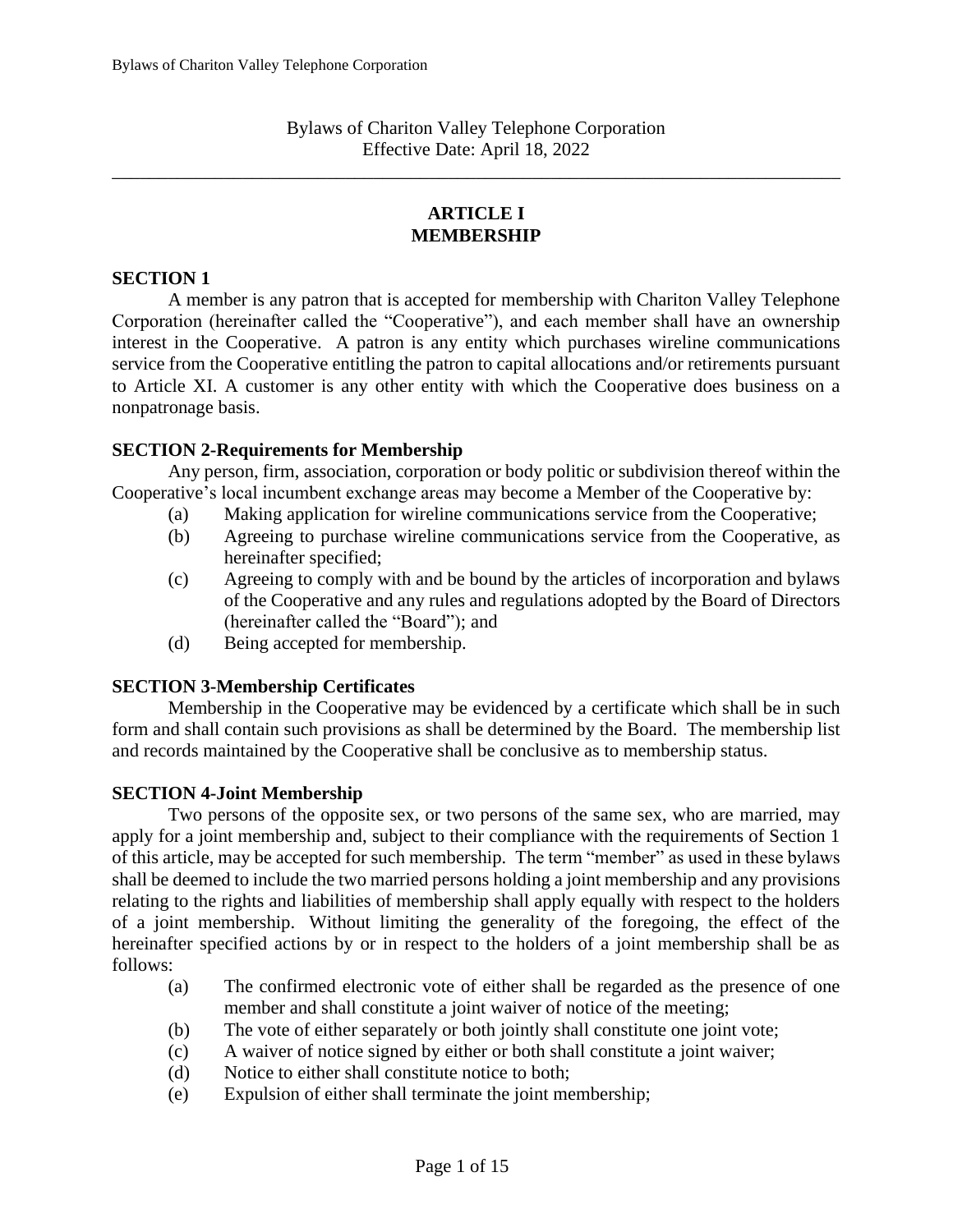- (f) Either but not both may be elected or appointed as an officer or director, provided that both meet the qualifications for such office;
- (g) Neither will be permitted to have any additional service except through their one joint membership.

### **SECTION 5-Conversion of Membership**

- (a) A membership may be converted to a joint membership, or a joint membership converted to a membership, upon the written request of the holder thereof and the agreement by such holder and his or her spouse to comply with the articles of incorporation, bylaws, and any rules and regulations adopted by the Board.
- (b) Upon the death of either spouse who is a party to the joint membership, such membership shall be held solely by the survivor, provided, however, that the estate for the deceased shall not be released from any debts due the Cooperative.

### **ARTICLE II RIGHTS AND LIABILITIES OF MEMBERS**

#### **SECTION 1-Non-liability for debts of the Cooperative**

The private property of the members shall be exempt from execution or other liability for the debts of the Cooperative and no member shall be liable or responsible for any debts or liabilities of the Cooperative.

#### **SECTION 2 – Liability for amounts owed to the Cooperative**

Each member shall pay all amounts owed by that member to the Cooperative as and when the same shall become due and payable.

#### **ARTICLE III MEETING OF MEMBERS**

#### **SECTION 1-Annual Meeting**

The annual meeting of the members shall be held each year for the purpose of electing directors, passing upon reports for the previous fiscal year and transacting such other business as may come before the meeting. It shall be the responsibility of the Board to make adequate plans, and preparations for the annual meeting. Failure to hold the annual meeting at the designated time shall not work a forfeiture or dissolution of the Cooperative.

### **SECTION 2-Special Meetings**

Special meetings of the members may be called by resolution of the Board, or upon a written request signed by any three directors, by the President of the Board, or by not less than five per centum of all members, and it shall be the duty of the Secretary of the Board to cause notice of such meetings to be given as hereinafter provided. Special meetings of the members may be held at any place within the counties of Carroll, Chariton, Howard, Linn, Livingston, Macon, Monroe, or Randolph, in the State of Missouri, as specified on the notice of the special meeting.

### **SECTION 3-Date, Location and Notice of Member Meetings**

The Board shall determine the date, time and location for all meetings of the members. Written notice shall be delivered no less than twenty (20) or more than sixty (60) days before the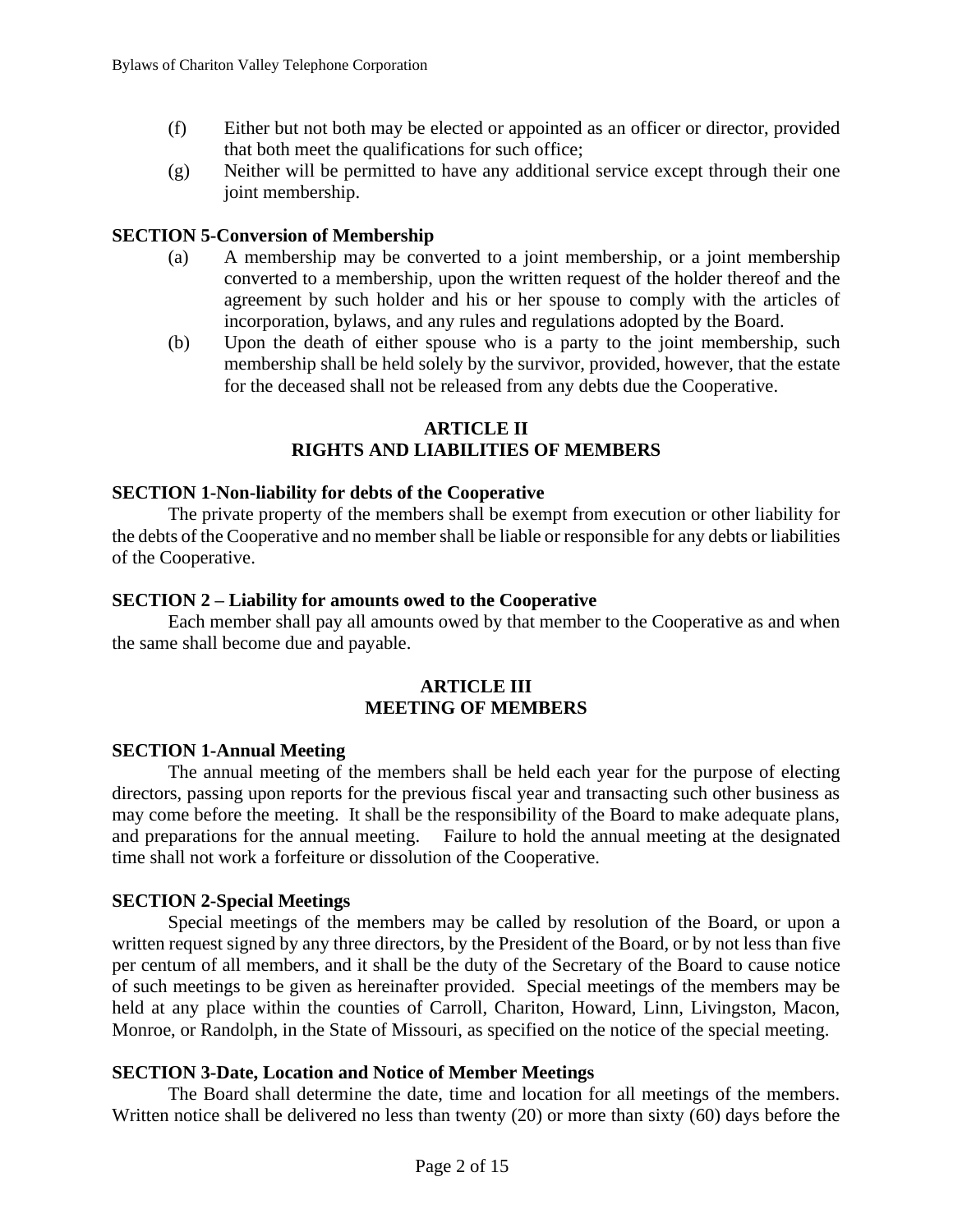date set by the Board for the meeting. The Secretary of the Board shall mail with the notice of the meeting, a statement of the number of directors to be elected and the names and addresses of the candidates, specifying separately the nominations made by the committee and also the nominations made by petition, if any.Such notice shall state the place, day and hour of the meeting and, in the case of a special meeting, the purpose or purposes for which the meeting is called. Such notice shall be deemed delivered when deposited in the United States mail or upon delivery receipt confirmation of electronic mail, addressed to the member as it appears on the membership records of the Cooperative. The failure of any member to receive notice of an annual or special meeting of the members shall not invalidate any action taken by the members at any such meeting.

# **SECTION 4-Quorum**

Five percent of the outstanding voting shares represented by confirmed electronic vote shall constitute a quorum at a meeting of members. Once a quorum is established, it shall be deemed to continue throughout the meeting. If less than a quorum is represented at any attempted members meeting, no business shall be conducted, and the presiding officer shall adjourn the meeting. The Board of Directors shall determine the date, time, and location of the adjourned meeting to be held within ninety (90) days of adjournment. Notice of a meeting adjourned pursuant to this Section 4 shall be in the same manner as set forth in Section 3 of this Article.

## **SECTION 5-Voting**

Each member shall be entitled to one vote upon any matter submitted to a vote, and to one vote for each director election to be conducted. All questions shall be decided by a vote of a majority of the members voting, except as otherwise provided by these bylaws. All voting shall be by confirmed electronic votes for director elections, bylaw amendments submitted to the membership, and director removal in accordance with procedures provided by the Board of Directors. Directors may be elected by a plurality of the members voting. In case of a tie vote, the tie shall be broken by the President of the Board flipping a coin.

### **SECTION 6-Proxies**

No member may vote by proxy at any time concerning any matter.

# **SECTION 7-Meeting Business**

- (a) At any special meeting of the members only such business shall be conducted as shall have been set forth in the notice of special meeting.
- (b) At any annual meeting of members, only such business shall be conducted as shall have been properly brought before the meeting. To be properly brought before an annual meeting, business must be (i) specified in the notice of the meeting, (ii) a proper subject matter of membership action under these bylaws, and (iii) approved by the Board for inclusion in the notice of meeting.

For an item of business proposed to be transacted by a member at an annual meeting, the member must deliver a written request therefore to the Secretary of the Cooperative not later than forty (40) days in advance of such meeting. Such written request shall describe the business desired to be brought before the annual meeting. A ruling of the Board that the business proposed to be brought before a meeting is or is not a proper subject matter will be final and binding.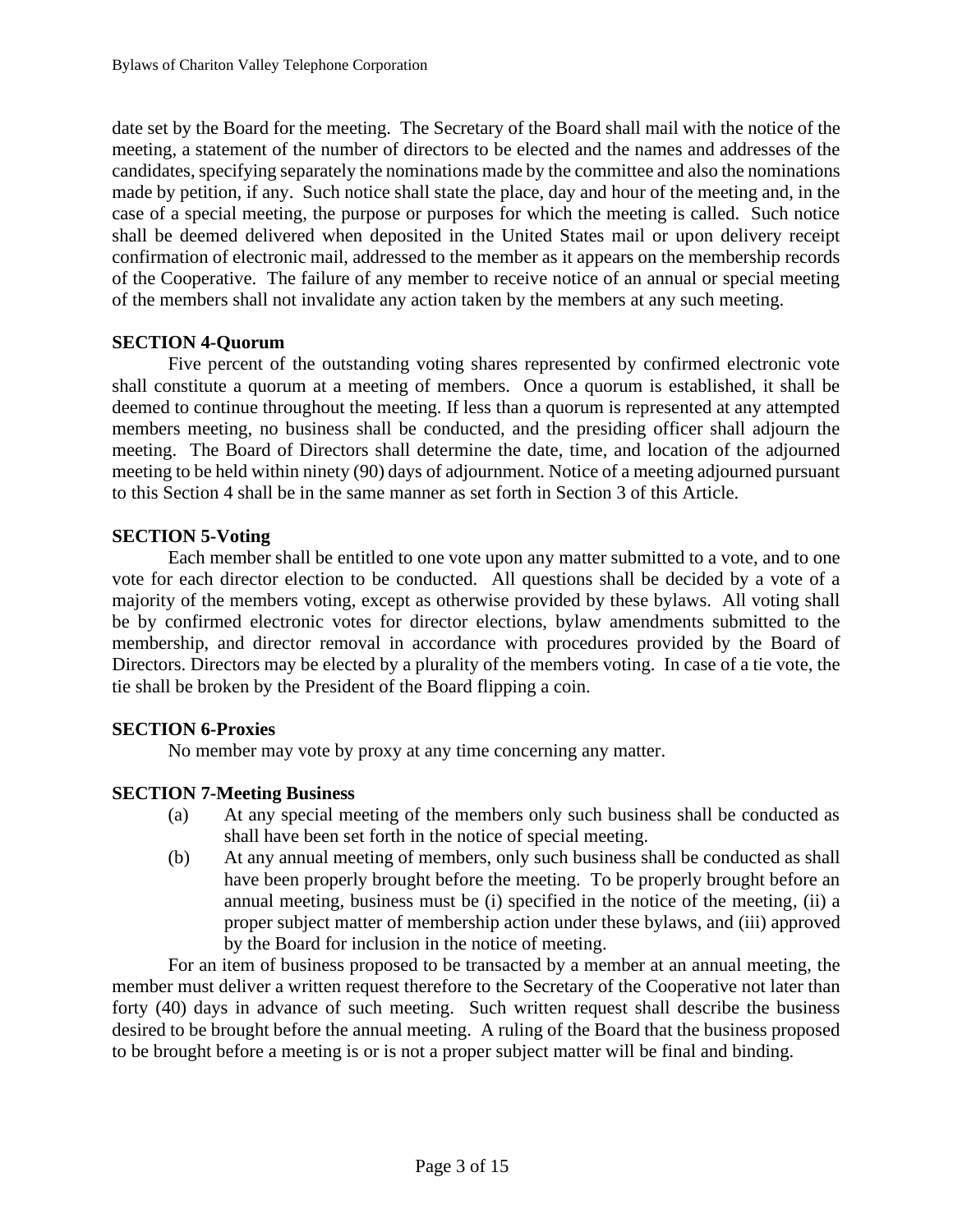## **SECTION 8-Conduct of Meetings**

The Board may adopt by resolution such rules and regulations for the conduct of meetings of members as it shall deem appropriate, which shall be made available to any member upon request.

### **SECTION 9-Order of Business**

The order of business at the annual meeting of the members and, so far as possible, at all other meetings, shall be essentially as follows, except as otherwise determined by the presiding officer of such meeting.

- 1. Report on the existence of a quorum.
- 2. Reading of the notice of the meeting and proof of the due publication and mailing thereof, with the waiver or waivers of notice of the meeting, as the case may be.
- 3. Reading of unapproved minutes of previous meeting of the members and the taking of necessary action thereon.
- 4. Presentation and consideration of reports of officers, directors and committees.
- 5. Announcement of election of directors or other voting results.
- 6. Unfinished business.
- 7. New business. With regard to new business, any matter which constitutes "new business" and which requires a vote of the members must be included in the notice of meeting in accordance with Article III, Section 7.
- 8. Adjournment

# **ARTICLE IV DIRECTORS**

### **SECTION 1-General Powers**

The business and affairs of the Cooperative shall be managed by a Board of Directors which shall exercise all of the powers of the Cooperative except such as are by law, the articles of incorporation or these bylaws conferred upon or reserved to the members.

### **SECTION 2-Election and Tenure of Office**

All directors shall be elected by secret ballot by and from the members to serve until their successors have been elected and shall have qualified. Three directors shall be elected each year for a term of three years each. Directors may be elected by a plurality vote of the members voting in an election. No director may serve more than four full terms on the Board. Directors completing three full terms prior to the 2018 Annual Meeting of Members will not be eligible to serve a fourth term. Membership lists or electronic voting lists will not be provided to members, candidates for director, or any other person for use in an election.

# **SECTION 3- Qualifications.** To be eligible to become or remain a director of the

Cooperative, a person:

- (a) must be a member, or designee of a firm, association, corporation, partnership, body politic or political subdivision member;
- (b) must maintain primary residence in an area which the Cooperative serves;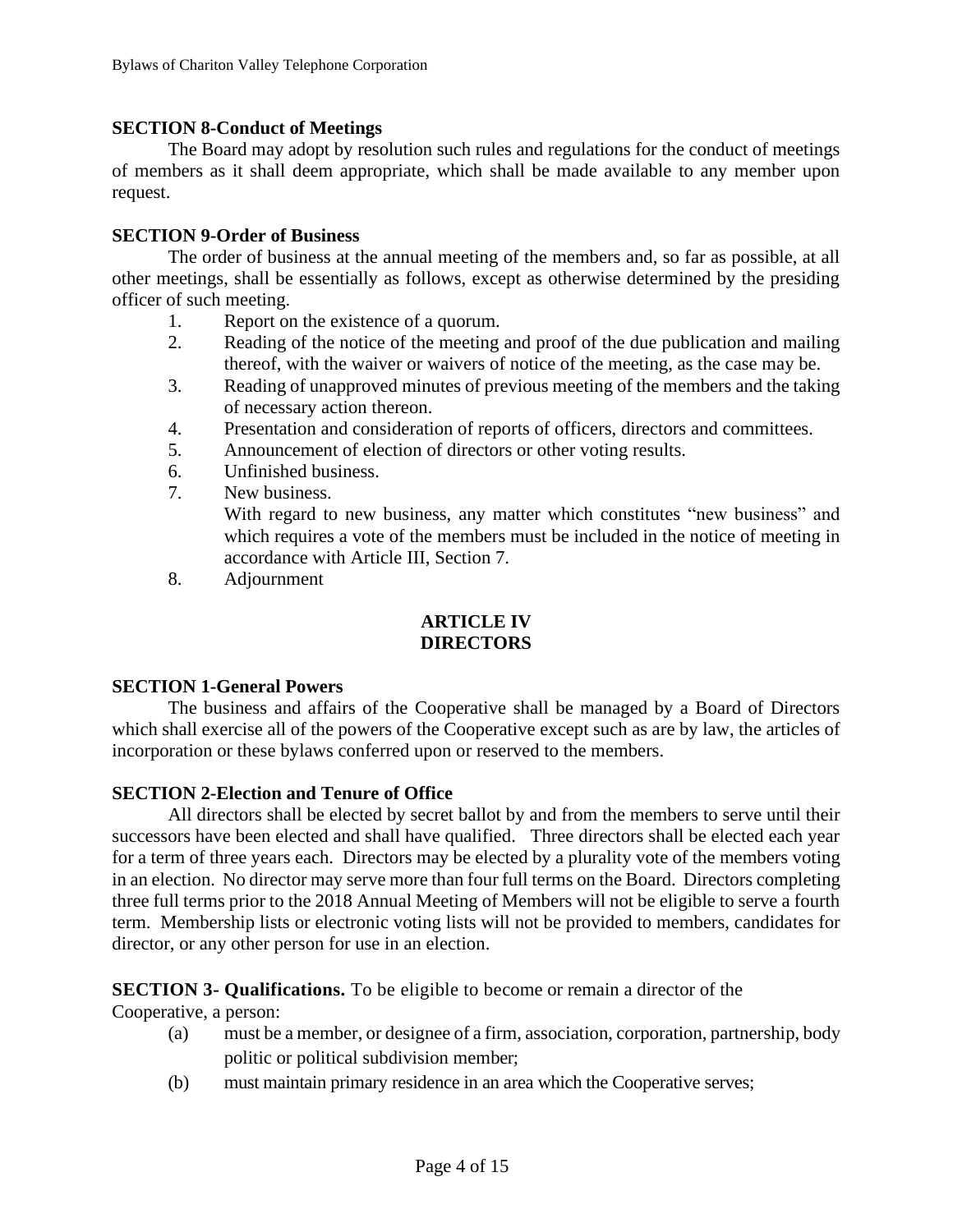- (c) must have an account with the Cooperative for which there have been no more than two (2) delinquencies during the twelve (12) months immediately preceding nomination or appointment;
- (d) can not have been convicted of, pled guilty to, or entered a plea of no contest to a felony crime;
- (e) cannot be employed by the Cooperative, or have been employed by the Cooperative within thirty-six (36) months immediately preceding election or appointment as director, or be employed by or financially interested in a business engaged in selling telephone or other communications services or supplies in competition with the Cooperative.

Upon establishment of the fact that a director is holding office in violation of any of the foregoing provisions, the Board shall remove such director from office. Nothing contained in this section shall effect in any manner whatsoever the validity of any action taken at any meeting of the Board.

# **SECTION 4-Nominations**

It shall be the duty of the Board of Directors to appoint, not less than one-hundred and five (105) nor more than one-hundred and sixty-five (165) days before the date of a meeting of the members at which directors are to be elected, a committee on nominations consisting of five members meeting the qualifications for director set forth in Section 3 of this Article, one from each geographical area. Members of the committee shall not be a current cooperative employee, agent, officer, director, or known candidate for director. Members interested in serving on the committee shall submit a completed online application. The first qualified applicant completing an online application from each geographic area will be deemed appointed to the committee. If there is no application for committee member from a particular geographical area, the Board of Directors shall appoint a member from that area. Otherwise, the Board of Directors shall make appointments from the completed application pool each year.

The general geographic areas shall be known as the northwestern area (consisting of the following exchanges: New Boston, Bucklin, Ethel, New Cambria, Prairie Hill and Bynumville), the northeastern area (consisting of the following exchanges: Atlanta, Bevier, Callao and Excello), the southwestern area (consisting of the following exchanges: DeWitt, Bosworth, and Hale ), the south central area (consisting of the following exchanges: Salisbury and Forest Green) and the southeastern area (consisting of the following exchanges: Clifton Hill, Huntsville and Jacksonville). There shall always be two directors from each geographic area, except the southwestern area which shall have one director. The nominating committee shall select nominees from the area for which a board member is to be elected.

Incumbent directors from each geographical area in which an election will be conducted at the meeting will be considered nominated unless a director has served four full terms, or unless the director has announced termination of service as a director. Other members interested in being nominated must submit an online application to the nominations committee and complete an online questionnaire. Members with properly completed applications and questionnaires will constitute a pool from which the committee can make director nominations.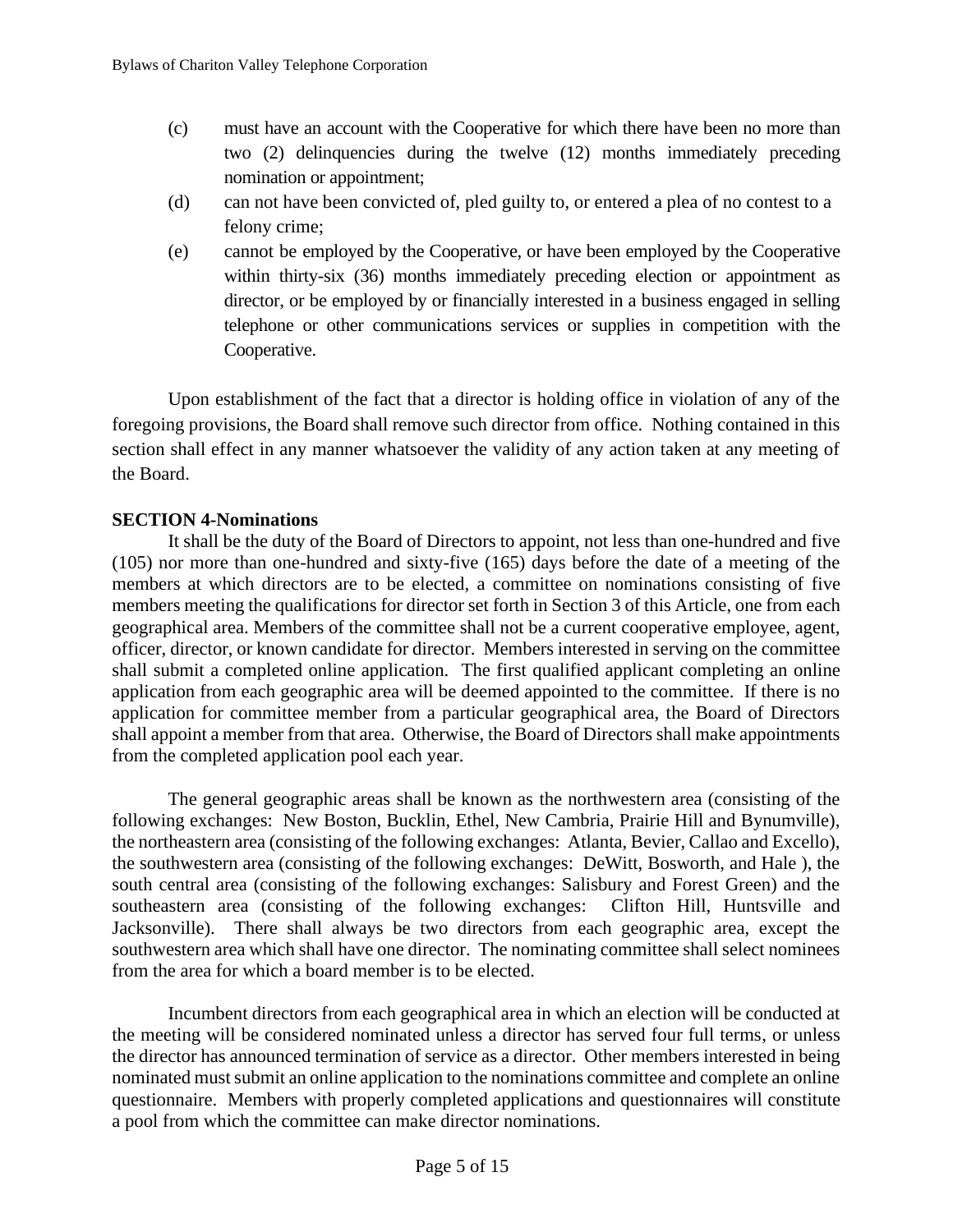The committee shall prepare and post online on the Cooperative's website not less than seventy-five (75) days before the meeting a list of nominations for the directors which shall include a minimum of two candidates and a maximum of four candidates for each director to be elected. In addition to nominations made by the committee, nominations may be made by a petition signed by one hundred (100) or more members. Each page of any such petition must clearly identify the individual being nominated. Nomination by petitions must be submitted to the Secretary not less than forty (40) days prior to the meeting. Not less than thirty (30) days prior to the meeting, the Secretary shall post and publish all nominations by petition alongside the list of nominations made by the committee. The Secretary will not accept any nominations by petition at any time after the fortieth  $(40<sup>th</sup>)$  day prior to the meeting. The presiding officer of the meeting will not accept any nominations from the floor during the meeting. Any attempt to make nominations from the floor will be ruled out of order.

The Board of Directors shall be responsible to create, maintain, and regularly notify members of the online information available to members interested in serving on the nominating committee or on the Board of Directors.

# **SECTION 5-Removal of Board Member by Members**

At a special meeting of the members for considering charges brought against a board member, at which a quorum is present, directors may be removed in the following manner. Any member may bring charges against a board member and, by filing with the Secretary such charges in writing together with a petition signed by at least ten per centum of the members or 200 members, whichever is the lesser, may request the removal of such board member by reason thereof. Such board member shall be informed in writing of the charges at least twenty (20) days prior to the special meeting of the members at which the charges are to be considered, and shall have an opportunity at the meeting to be heard in person or by counsel and to present information in respect to the charges; and the person or persons bringing the charges against him shall have the same opportunity. The question of the removal of such board member shall be considered and voted upon at the meeting of the members. A confirmed vote of a majority of the members that are present and voting, is required for removal. Any vacancy created by such removal shall be filled in the following manner: Upon establishing the date of the special meeting, the Board of Directors will notify the nominating committee last appointed prior to establishing the date, and the nominating committee shall prepare, not less than five (5) days before the meeting, a list of qualified potential nominations which shall include a minimum of two candidates for each director subject to removal in each geographic area. For vacancies caused by removal, the nominated candidates will be disclosed to the membership within five (5) days after the meeting, and a replacement election shall be conducted within twenty (20) days after the meeting. Vacancies will be filled by the nominee receiving a majority or plurality of confirmed electronic votes for that vacancy.

# **SECTION 6-Vacancies**

A vacancy in the Board not occurring due to removal by members shall be filled by the affirmative vote of a majority of the remaining directors for the unexpired portion of the term.

# **SECTION 7-Compensation**

Directors shall not receive any salary as Directors except by resolution the Board may from time to time set a fixed sum, and any expenses of attendance, to be allowed each director for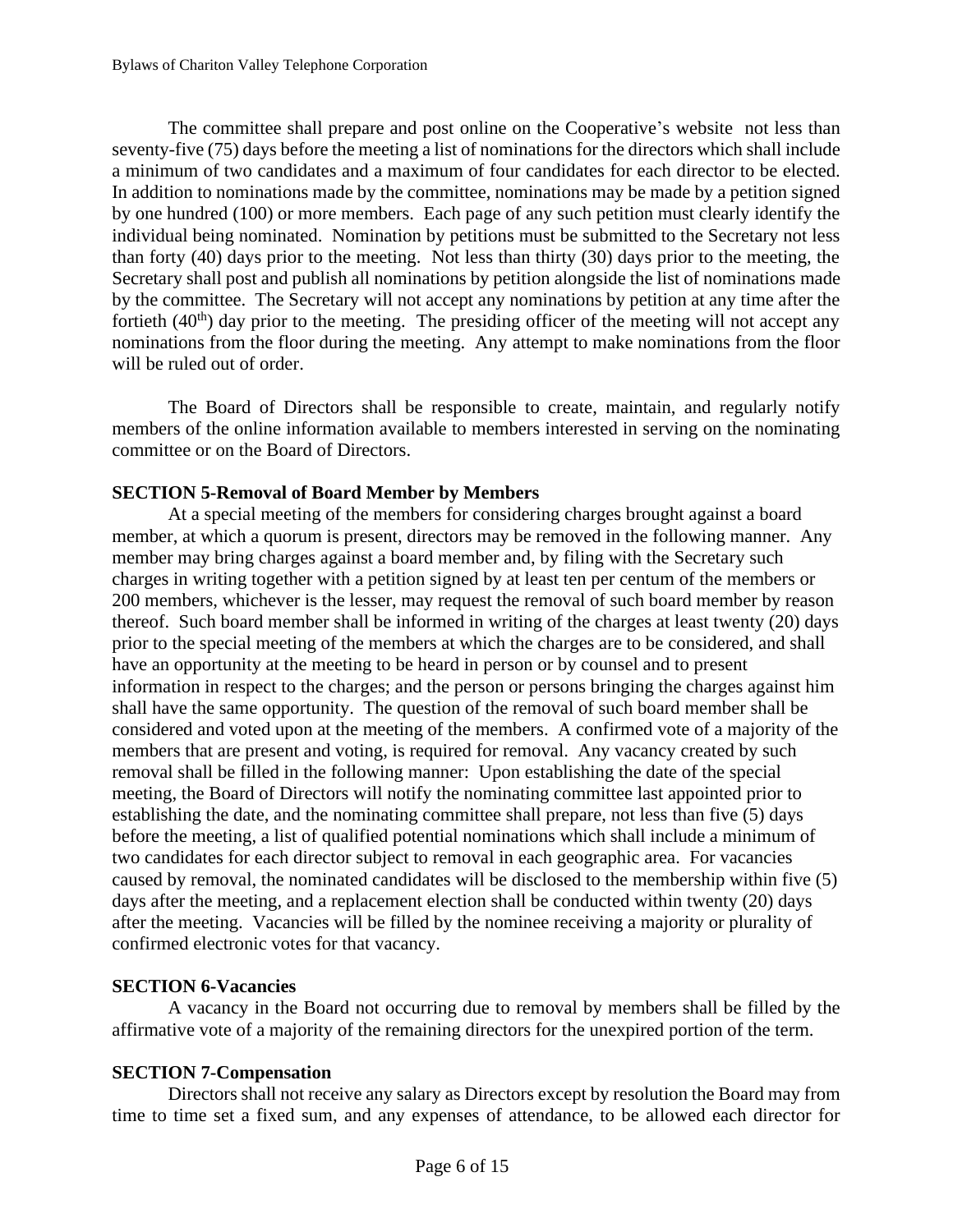attendance at meetings of the Board, conferences, training programs of the Cooperative or related organizations, or attendance at regulatory, legislative, or judicial proceedings. No Director shall receive compensation for serving the Cooperative in any other capacity, nor shall any close relative of a Director receive compensation for serving the Cooperative, unless the payment and amount of compensation shall be specifically authorized by a vote of the members or the service by such Director, or close relative, shall have been certified to by the Board as an emergency measure. For the purpose of this section, close relative includes spouse, child, step-child, grandchild, parent, brother, half-brother, sister, half-sister, and grandparent.

Subject to the provisions of Article XII, no director shall be provided any insurance benefits after December 31, 1985, except for accident insurance, business travel accident insurance, or health insurance with the health insurance premium paid by the director.

## **SECTION 8 – Catastrophic Loss of Board Members**

The loss of four (4) or more board members arising from an event of natural or human origin shall be deemed a catastrophic loss of Board members. In the event of a catastrophic loss of Board members, the remaining Board members shall appoint, within one hundred twenty (120) days, individuals qualified, pursuant to the qualifications, set out in these Bylaws, to serve as Board members for each of the Districts which suffered the loss of a Board member, keeping in mind the principle of equitable geographic representation. Board members so appointed shall serve until the next annual meeting of the membership, at which time all Board positions appointed under this Section shall stand for election. In the event of a catastrophic loss wherein two (2) or less Board members remain, the remaining Board member(s), or if no Board remains, the highest ranking Cooperative staff member, shall call a special meeting of the membership within ninety (90) days of the occurrence of the vacancy to elect the applicable number of Board members to fill the vacant positions in accordance with all provisions of these Bylaws wherein these specially elected Board member(s) shall serve until the next regularly scheduled annual meeting of the membership at which time all such appointed positions shall stand for election.

### **SECTION 9 – Quorum During Catastrophe**

In the event of a catastrophic loss as defined in Section 8, the traditional quorum requirements are suspended pending the appointment of new Board members, in order to allow the remaining Board members to meet and conduct business. All actions of the Board during this time period shall stand for ratification at the next Board meeting wherein a traditional quorum is present.

## **ARTICLE V MEETINGS OF DIRECTORS**

### **SECTION 1-Regular Meetings**

A regular meeting of the Board shall be held without notice, immediately following, and at the same place as, the annual meeting of the members. A regular meeting of the Board shall also be held monthly at such date and time at the corporate office as the Board of Directors provides by resolution. Such regular monthly meeting may be held without notice to any Director except in any instance when the Board may have resolved to meet on a date or place different from the dates, or places hereinabove specified.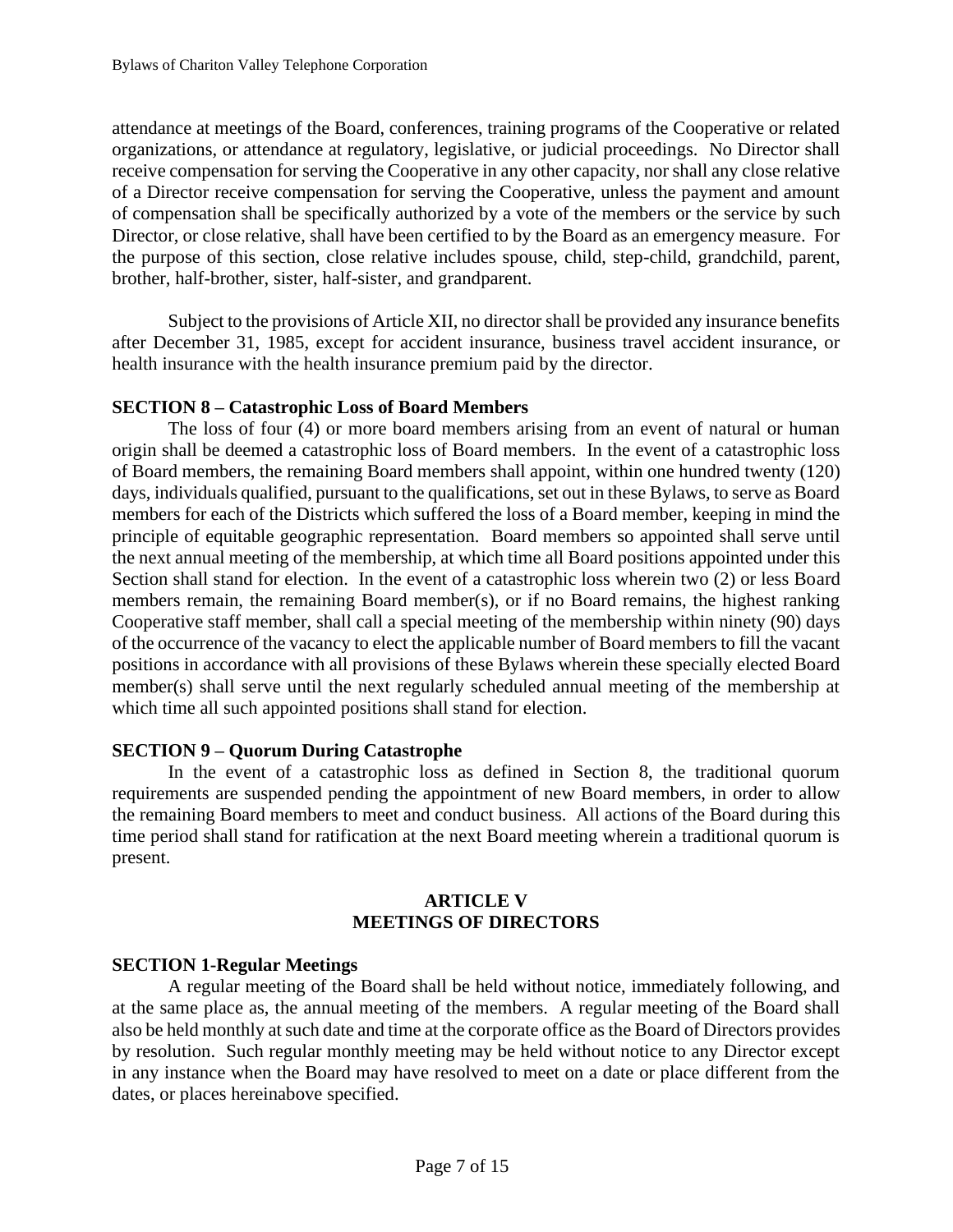### **SECTION 2-Special Meetings**

Special meetings of the Board may be called by the President of the Board or by any three directors, and it shall thereupon be the duty of the Secretary of the Board to cause notice of such meeting to be given as hereinafter provided. The President of the Board or the Directors calling the meeting shall fix the time and place. By agreement of a majority of all Directors the time for any special meeting of the Board may be changed and the place of any special meeting of the Board may be changed to or specified for any location within or outside of the State of Missouri.

## **SECTION 3 – Meeting by Conference Call or Board Vote without Meeting**

Upon notice as set forth in Section 4 of this Article, special directors' meetings may be conducted by a conference call, or votes on specific matters by a certain deadline may be conducted without a meeting. Meetings by conference call or requests for votes on specific matters without a meeting may be called by the President of the Board, or by any three directors, and it shall thereupon be the duty of the Secretary of the Board to cause notice of such meeting or vote without a meeting to be given. The President of the Board or Directors calling the meeting by conference call or vote without a meeting shall fix the date and time of the conference call, or the deadline for voting without a meeting. Votes shall be recorded electronically.

### **SECTION 4 -Notice of Directors' Meeting or Vote**

Written notice of the time, place and purpose of any special meeting of the Board shall be delivered to each board member either personally, or by electronic mail, by or at the direction of the Secretary of the Board, or upon a default in duty by the Secretary of the Board, by the President of the Board or one of the directors calling the meeting or vote. Electronic mail shall be deemed received when sent to the electronic mail address of the board member. Notice shall be provided at least five days before the date set for the meeting, call, or voting deadline.

### **SECTION 5 -Quorum**

A majority of the Board shall constitute a quorum for meetings, provided, that if less than such majority of the Directors is present at said meeting, a majority of the Directors present may adjourn the meeting from time to time; and provided further, that the Secretary of the Board shall notify any absent Directors of the time and place of such adjourned meeting. The act of a majority of the Directors present at a meeting at which a quorum is present, or the act of a majority of the Board on matters considered without a meeting, shall be the act of the Board.

#### **ARTICLE VI OFFICERS**

#### **SECTION 1**

The officers of the Board of Directors shall be a President of the Board, Vice-President of the Board, Secretary of the Board, Treasurer of the Board, and such other officers of the Board as may be determined by the Board from time to time. The offices of Secretary of the Board and of Treasurer of the Board may be held by the same person.

### **SECTION 2-Election and Term of Office**

The officers of the Board shall be elected by ballot, annually by and from the Board at the meeting of the Board held immediately after the annual meeting of the members. If the election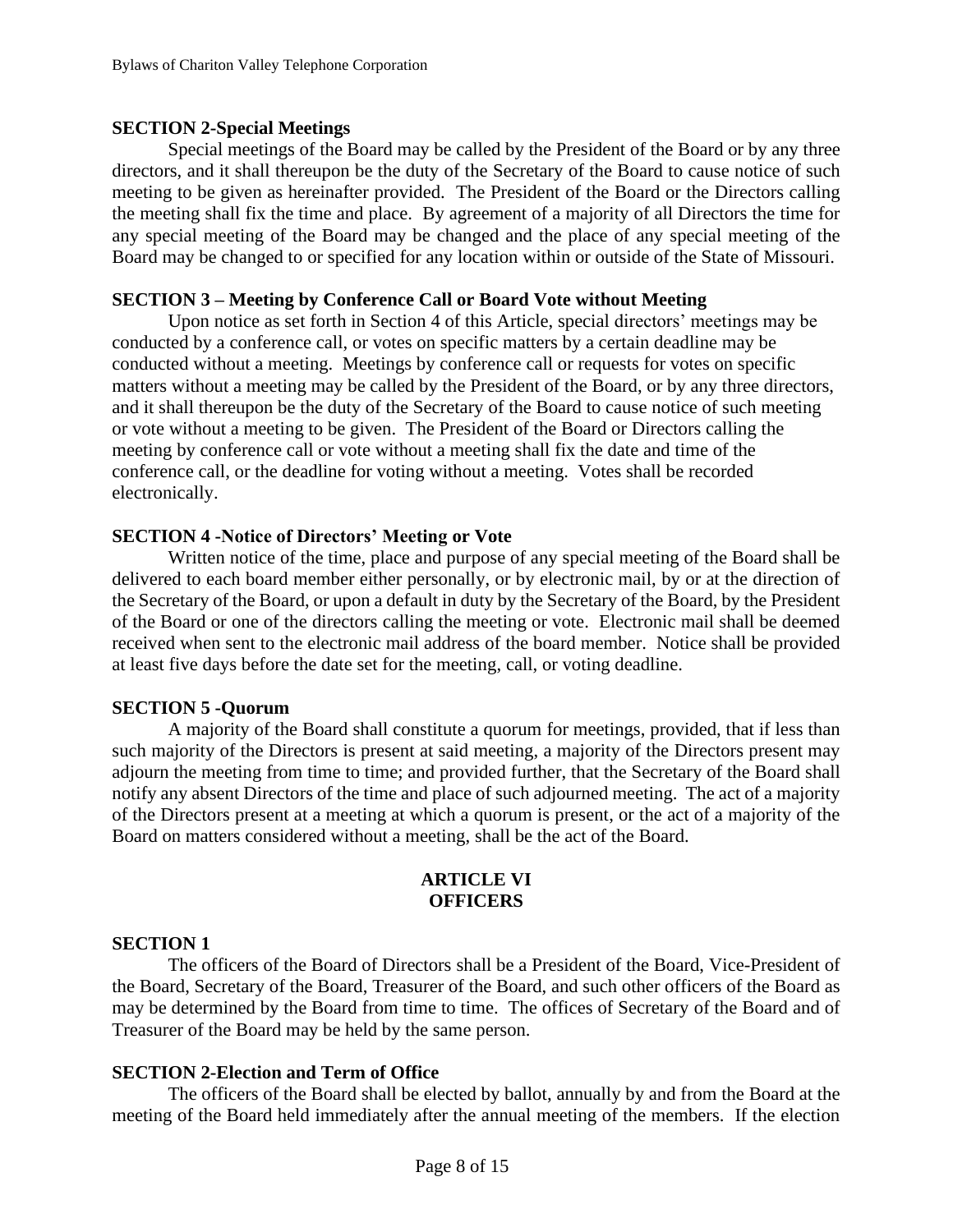of officers shall not be held at such meeting, such election shall be held as soon thereafter as conveniently may be. Each officer shall hold office until the first meeting of the Board following the next succeeding annual meeting of the members or until his successor shall have been elected and shall have qualified. Except as otherwise provided in these bylaws, the vacancy in any office shall be filled by the Board for the unexpired portion of the term.

# **SECTION 3-Removal of Officers and Agents by the Board**

Any officer or agent elected or appointed by the Board may be removed by the Board whenever in its judgment the best interests of the Cooperative will be served thereby.

## **SECTION 4-President of the Board**

The President of the Board shall:

- (a) be the principal officer of the Board of Directors, and unless otherwise determined by the members of the Board, shall preside at all meetings of the members and the Board; and
- (b) in general perform all duties incident to the office of President of the Board and such other duties as may be prescribed by the Board from time to time.

## **SECTION 5-Vice President of the Board**

In the absence of the President of the Board, or in the event of his or her inability or refusal to act, the Vice President of the Board shall perform the duties of the President of the Board, and when so acting, shall have all the powers of and be subject to all the restrictions upon the President of the Board. The Vice President of the Board shall also perform such other duties as from time to time may be assigned by the Board.

### **SECTION 6-Secretary of the Board**

The Secretary of the Board shall be responsible for:

- (a) keeping the minutes of the meetings of the Board in the book provided for that purpose.
- (b) seeing that all notices are duly given in accordance with these bylaws or as required by law;
- (c) keeping on file at all times a complete copy of the Articles of Incorporation and bylaws of the Cooperative containing all amendments thereto; and
- (d) generally performing all duties incident to the office of Secretary of the Board and such other duties as from time to time may be assigned by the Board.

### **SECTION 7-Treasurer of the Board**

The Treasurer of the Board shall be responsible for:

(a) the general performance of all the duties incident to the office of Treasurer of the Board and such other duties as from time to time may be assigned by the Board.

### **SECTION 8- Operating Officers**

# (a) **President and Chief Operating Officer**

The Board shall appoint a President and Chief Operating Officer, who may be, but shall not be required to be, a member of the Cooperative, and who shall not be a Director of the Cooperative. The President and Chief Executive Officer shall be the principal executive officer of the Cooperative and shall in general supervise and control all of the business, employees, and affairs of the Cooperative. He or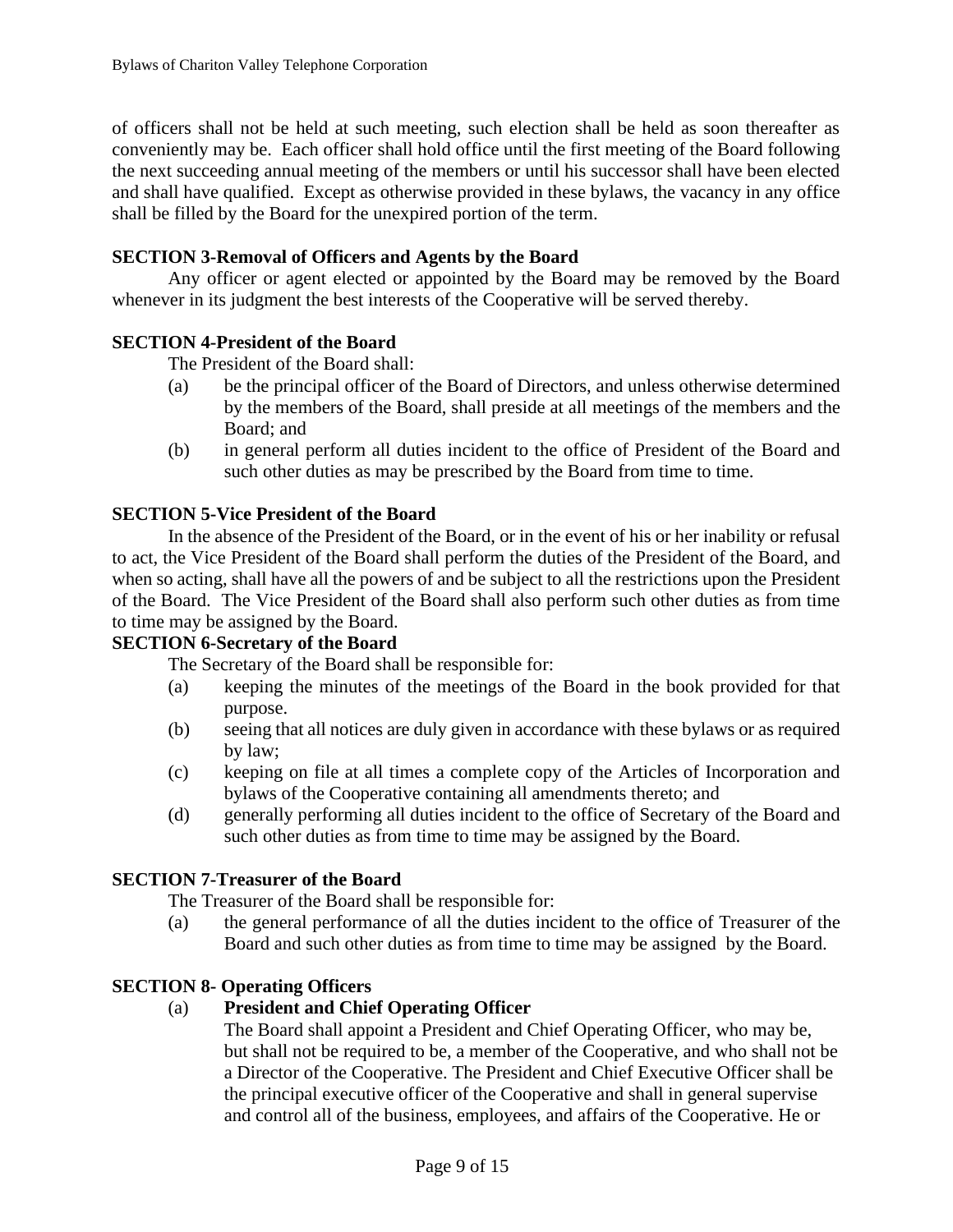she may sign, with other officers, as authorized by the Board of Directors, deeds, mortgages, bonds, contracts, or other instruments which the Board of Directors have authorized to be executed, except in cases where the signing and execution thereof shall be expressly delegated by the Board of Directors or by these Bylaws to some other officer or agent of the corporation, or shall be required by law to be otherwise signed or executed; and in general shall perform all duties incident to the office of President and Chief Executive Officer, and such other duties as may be prescribed by the Board of Directors from time to time.

## (b) **Secretary**

The President and Chief Executive Officer shall designate an employee as Secretary of the Cooperative who shall be responsible for the safekeeping of the Cooperative books and records for safekeeping and affixing the seal of the Cooperative to documents as required, keeping a register of the names and addresses of all members, and such other duties as may be prescribed by the President and Chief Executive Officer from time to time.

## **SECTION 9-Reports**

The officers of the Cooperative shall submit at each annual meeting of the members reports covering the business of the Corporation for the previous fiscal year. Such reports shall set forth the condition of the Cooperative at the close of such fiscal year.

# **SECTION 10-Delegation**

The Board of Directors may, except as otherwise limited by law, delegate the regular routine administration of the duties of the offices of the Cooperative to agents or employees of the Cooperative.

### **ARTICLE VII DISPOSITION OF PROPERTY**

The Board of Directors, without authorization by members thereof, shall have full power and authority to authorize the execution and delivery of a mortgage or mortgages or a deed or deeds of trust upon, or the pledging or encumbering of, any or all of the property assets, rights, privileges, licenses, franchises and permits of the Cooperative, whether acquired or to be acquired, and wherever situated, as well as the revenues and income therefrom, all upon such terms and conditions as the Board shall determine, to secure any indebtedness of the Cooperative.

The Cooperative may not sell or otherwise dispose of or encumber all or any substantial portion of its property, and may not merge or consolidate with non-afilliates of the Cooperative, other than another communications company, unless such sale, lease or other disposition is authorized at a meeting of the members thereof by affirmative vote of not less than three-fourths of all the members of the Cooperative; and unless the notice of such proposed sale, mortgage, lease or other disposition or encumbrance shall have been contained in the notice of the meeting. A sale of the stock of a direct or indirect wholly-owned subsidiary of the Cooperative shall not require membership approval.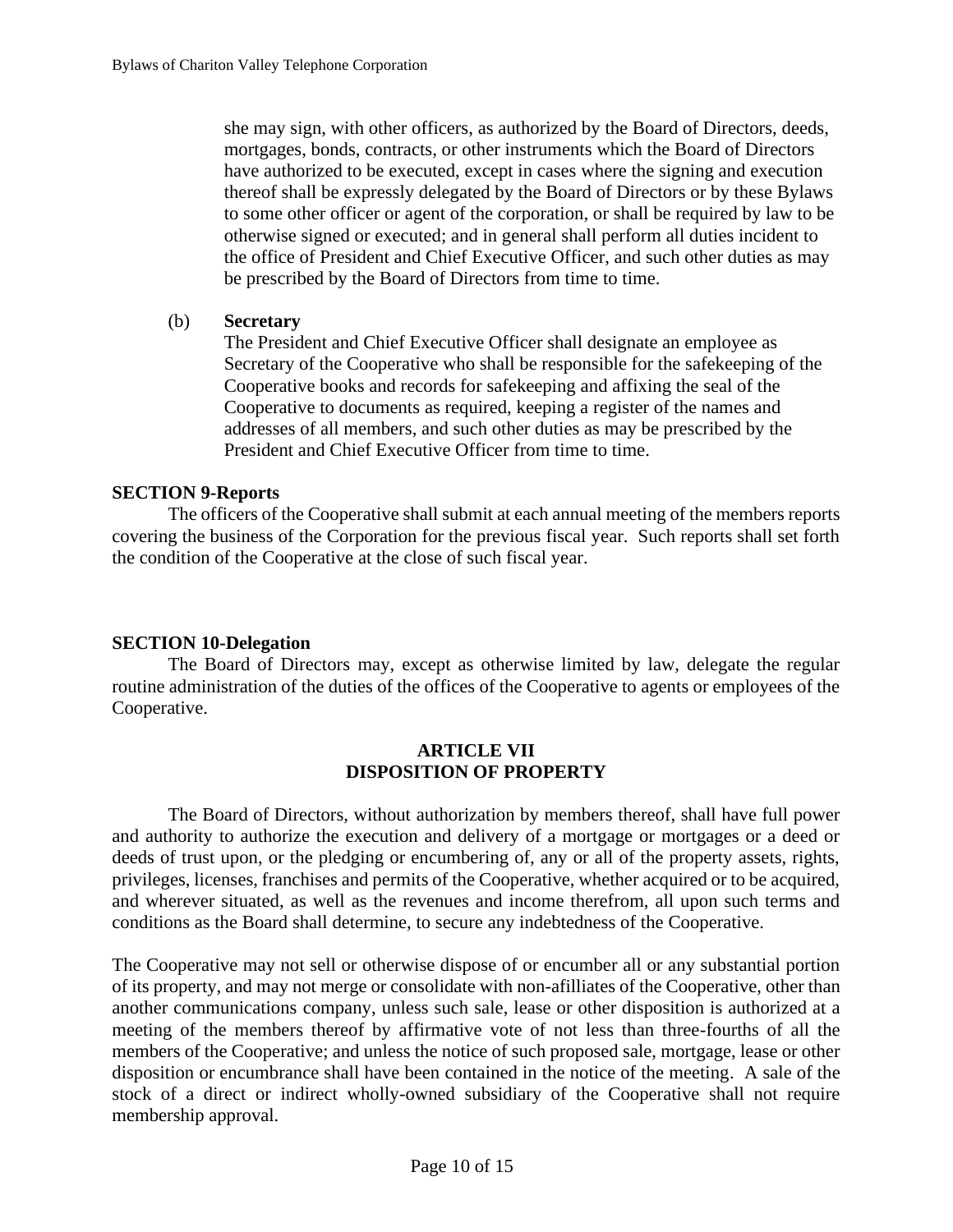All proposals for any such sale or disposition, including mergers or consolidations with nonaffiliates of the Cooperative, other than another communications company, shall be first submitted in writing to the Board of Directors. If the Board determines to submit a proposal to the members, it shall notify the members of the proposal, and obtain at least two independent appraisals of the value of the assets proposed to be sold or disposed, to be performed by independent appraisers experienced in such evaluations. The Board shall provide information as to the proposal, appraisals, and any board recommendation in the notice of member meeting at which consideration shall be conducted, which meeting shall be not less than ninety (90) days from the date of receipt of the proposal.

#### **ARTICLE VIII SEAL**

The Corporation Seal of the Cooperative shall have inscribed thereon the name of the Cooperative and the Words "Corporate Seal-Missouri".

# **ARTICLE IX FINANCIAL TRANSACTIONS**

### **SECTION 1-Contracts**

Except as otherwise provided in these bylaws, the Board may authorize any officer or officers, agent or agents to enter into any contract or execute and deliver any instrument in the name and on behalf of the Cooperative, and such authority may be general or confined to specific instances.

### **SECTION 2- Loans**

No loans shall be contracted on behalf of the Cooperative and no evidence of indebtedness shall be issued in its name unless authorized by a resolution of the Board of Directors. Such authority may be general or confined to specific instance.

### **SECTION 3-Checks, Drafts, etc.**

All checks, drafts, or other orders for the payment of money, and all notes, bonds, or other evidences of indebtedness issued in the name of the Cooperative shall be signed by such officer or officers, agent or agents, employee or employees of the Cooperative and in such manner as shall from time to time be determined by resolution of the Board.

### **SECTION 4-Deposits**

All funds except petty cash of the Cooperative shall be deposited from time to time to the credit of the Cooperative in such bank or banks as the Board may select.

#### **SECTION 5-Fiscal year**

The fiscal year of the Cooperative shall begin on the first day of January each year and shall end on the thirty first day of December of the same year.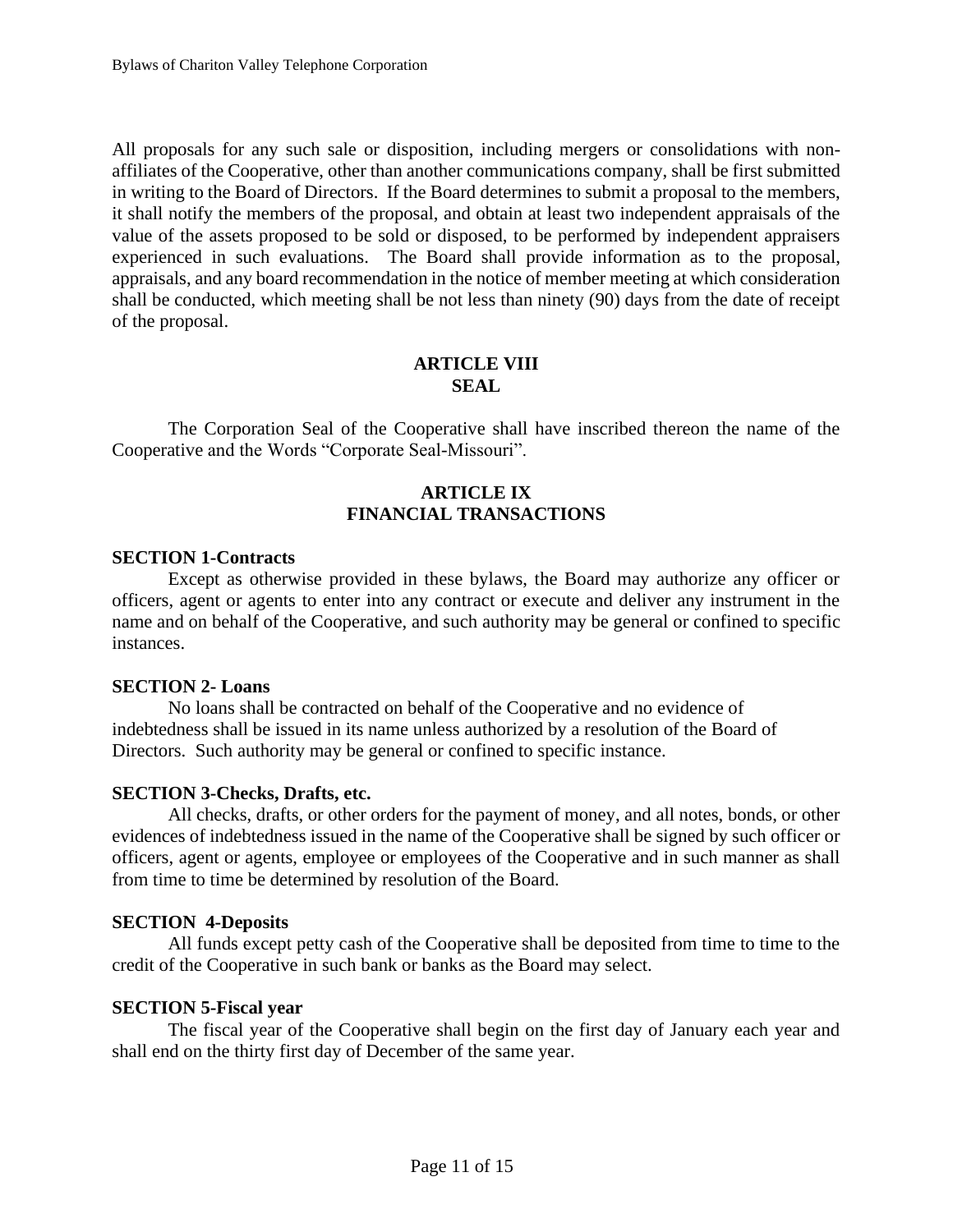# **ARTICLE X MISCELLANEOUS**

### **SECTION 1-Membership in Other Organizations**

The Cooperative shall not become a member of or purchase stock in any other organization or corporation without an affirmative vote of the Board of Directors at a duly held meeting, the notice of which shall specify that action is to be taken upon such proposed membership or stock purchases, provided, that the Cooperative may upon the authorization of the Board, purchase stock in or become a member of any corporation or organization for the purpose of engaging in or furthering the cause of communications.

### **SECTION 2-Waiver of Notice**

Any member or Board member may waive in writing any notice of a meeting required to be given by these bylaws. The confirmed electronic vote of a member at a member meeting, or the attendance of a Board member at any Board meeting shall constitute a waiver of notice of such meeting, except in case a member or Board member shall attend a meeting for the express purpose of objecting to the transaction of any business on the ground that the meeting has not been lawfully called or convened.

## **SECTION 3-Policies, Rules, and Regulations**

The Board shall have power to make and adopt such policies, rules, and regulations, not inconsistent with law, the Articles of Incorporation, or these bylaws, as it may deem advisable for the management of the business and affairs of the Cooperative.

### **SECTION 4-Accounting System and Reports**

The Board shall cause to be established and maintained a complete accounting system which complies with applicable laws and rules and regulations of any regulatory body, with jurisdiction over the Cooperative. The Board shall also cause to be made by a certified public accountant a full and complete annual audit of the accounts, books, and financial condition of the Cooperative. The results of such audit shall be reported to the members at the next following annual meeting.

### **SECTION 5- Inspection of Records**

A member requesting to inspect records of the Cooperative for a legitimate purpose for which the member is entitled shall be permitted to inspect same during the usual and customary hours of business in such manner as will not unduly interfere with the regular conduct of the business of the Cooperative. The Board of Directors may establish rules and regulations pertaining to the use or duplication of such records, which shall not be used to the detriment of the Cooperative, including but not limited to arrangements for the protection of confidential or proprietary information, limitations as to disclosures of the records, and indemnification of the Cooperative against loss due to the unauthorized use or disclosure of such records.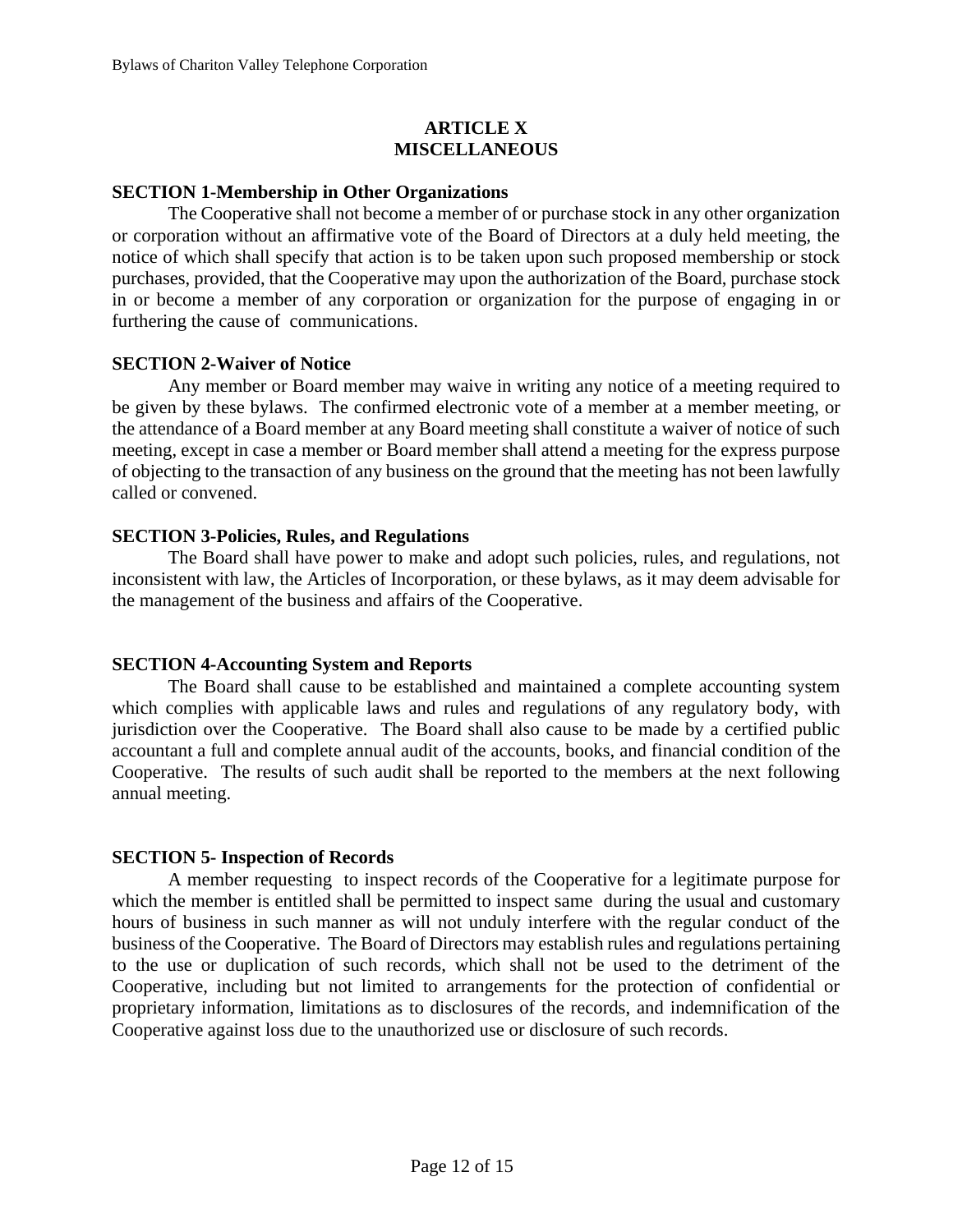# **ARTICLE XI CAPITAL CREDITS**

### **SECTION 1-Interest or Dividends on Capital Prohibited**

The Cooperative shall at all times be operated for the mutual benefit of members and other patrons. No interest or dividends shall be paid or payable by the Cooperative on any capital furnished by members or patrons.

## **SECTION 2-Capital in Connection with Furnishing Services**

In the furnishing of telecommunications service by the Cooperative, the Cooperative's operations shall be conducted so that all patrons will furnish capital to the Cooperative. In order to induce participation and to assure that the Cooperative will be operated for the mutual benefit of its patrons, the Cooperative is obligated to account on a patronage basis to all patrons for all amounts received and receivable from the furnishing of facilities and services in excess of operating costs and expenses, including reasonable reserves for working capital. All amounts in excess of operating costs and expenses at the moment of receipt by the Cooperative are received with the understanding that they are furnished by the patrons as capital. Classes of service based upon equitable distinctions may be utilized to determine the appropriate costs and expenses associated with different classes of service. The books and records of the Cooperative shall be established and kept in such a manner that at the end of each fiscal year the amount of capital, if any, as determined on a patronage basis for federal income tax purposes, so furnished by each patron is credited in an appropriate record to the capital account of each patron. The Cooperative shall within a reasonable time after the close of each fiscal year notify each patron of the amount of capital so credited to their account. All such amounts credited to the capital account of a patron shall have the same status as though they had been paid to the patron in cash pursuant to a legal obligation to do so, and the patron had then furnished the Cooperative corresponding amounts for capital.

### **SECTION 3-Dissolution**

In the event of dissolution or liquidation of the Cooperative, after all outstanding indebtedness of the Cooperative shall have been paid, outstanding capital credits shall be retired without priority on a pro rata basis before any payments are made on account of property or ownership rights of members. After patronage retirement, remaining profit and assets of the Cooperative shall be distributed among members and former members in proportion to the aggregate patronage of each member in relation to the total patronage of all members during the seven (7) years next preceding the date of filing of the certificate of dissolution.

### **SECTION 4-Retirement**

If, at any time prior to the dissolution or liquidation, the Board of Directors determines that the financial condition of the Cooperative will not be impaired thereby, capital credited to patrons' accounts may be retired in full or in part, less any outstanding amounts due and owing the Cooperative from such patron or customer. The Board of Directors shall determine the method, basis, priority, and order of retirement; subject to the limitation that at least one-half of the amount of any retirement shall be made in order of priority according to the year in which the capital was furnished and credited, the capital first received by the Cooperative being first retired.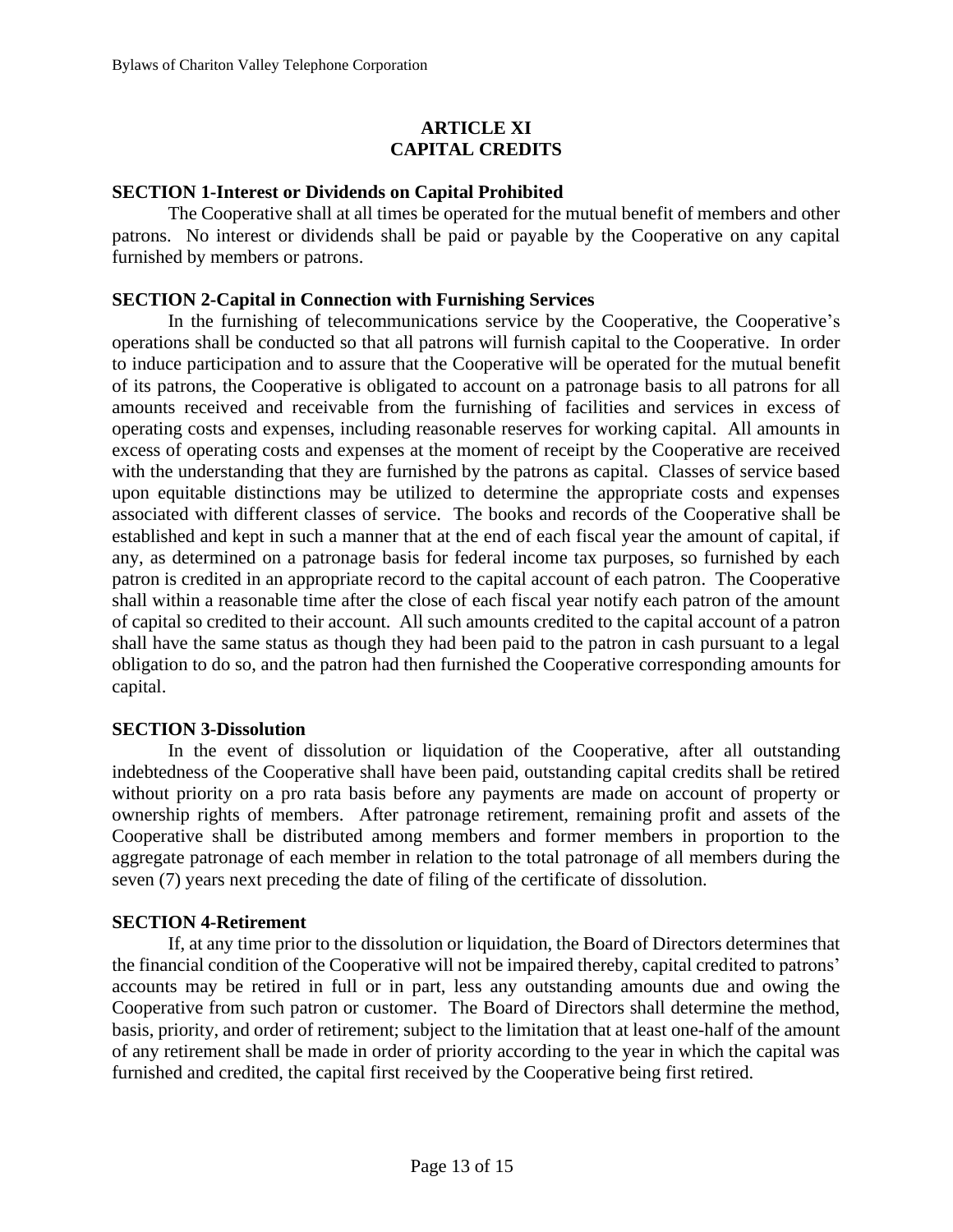## **SECTION 5-Estates**

Notwithstanding any other provisions of these bylaws, the Board of Directors may, upon the written request of the legal representative of the estate of any deceased patron who was a natural person, or of the legal representative of a lawfully terminated patron that is a firm, partnership, association, corporation, body politic or subdivision thereof (corporate entity), or of the legal representative of an assignee of a patron, or upon the effectiveness of a non-probate Transfer on Death of a patron, retire such patron's capital allocations prior to the time such capital would otherwise be retired. In computing such retirement the capital retired will be reduced by discounting retirements which would otherwise have occurred in the future to present value based upon the Cooperative's cost of capital, as determined by the Board of Directors. Such discounts shall be transferred to permanent capital.

### **SECTION 6-Control of Board of Directors**

By policy, rule or regulation the Board of Directors is authorized to establish classes of membership or patronage, and classes of service, in order to equitably provide for the allocation of capital credits, and retirements of patronage capital.

The Board of Directors shall have the sole discretion to determine all questions, disputes, or matters of doubt as to patron, member, or customer status, as to class or classes of service, as to accounting, allocation, or retirement of patronage capital, and as to payments on account or property rights of members at dissolution or liquidation.

## **SECTION 7-Assignment**

Capital credited to the account of each patron shall be assignable only on the books of the Cooperative pursuant to written instructions of the assignor, in accordance with any rules and regulations of the Board of Directors.

### **SECTION 8-Unclaimed Moneys**

Notwithstanding any provision herein contained to the contrary, any present or former patron or customer who fails to claim any deposit, membership fee, payment for retirement of capital credits, or other money or account balance within two (2) years after payment thereof has been made available to such patron or customer, such patron or customer shall be deemed to have made an irrevocable gift and contribution to the Cooperative of such unclaimed monies. Upon expiration of two or more years after availability of such monies, the Cooperative shall give sixty (60) days' notice in a newspaper of general circulation, published in the Counties within the Cooperative's service area. Such notice shall contain Chariton Valley's logo, information that unclaimed monies are available and the web address where patrons or customers may access the list, which list shall contain the patron or customer's name, approximate amount and type of unclaimed monies, and the deadline by which to claim the money. Both the newspaper notice and the website list will state that if not duly claimed within sixty (60) days after the publication notice, the Cooperative shall, after offsetting any outstanding amounts due and owing the Cooperative from such patron or customer, thereafter treat the net unclaimed amount as permanent capital of the Cooperative.